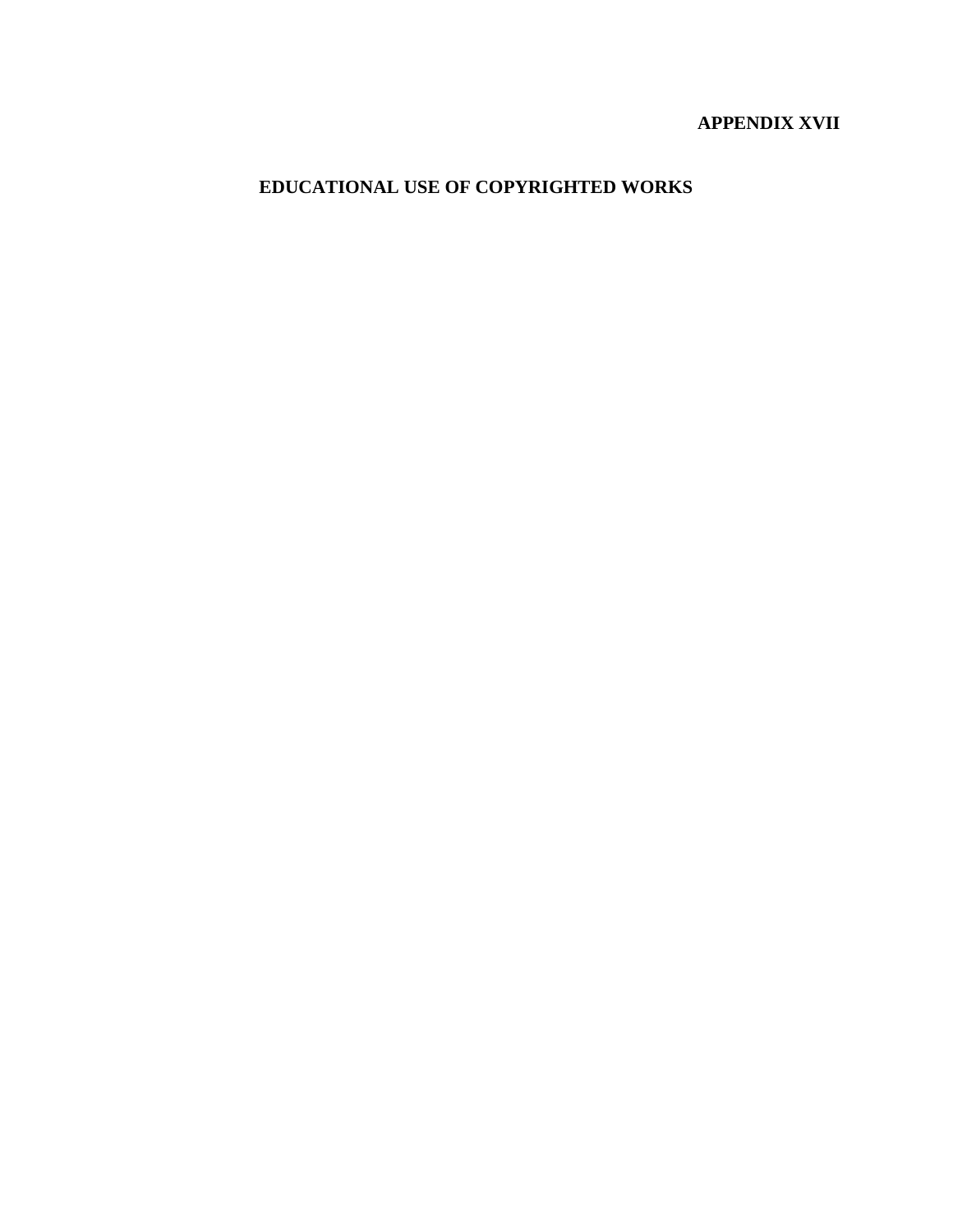# **EDUCATIONAL USE OF COPYRIGHTED WORKS**

# I. PURPOSE

To establish policy for the use of copyrighted works of others by Morehouse School of Medicine (MSM) faculty, staff and students for educational and other academic purposes.

#### II. ACCOUNTABILITY

Under the direction of the president, the dean and all Vice presidents shall ensure compliance with this policy. The dean and Senior Vice president for Academic Affairs shall implement this policy.

# III. APPLICABILITY

- A. This policy applies to all MSM faculty, staff and students.
- B. This policy covers all copyrighted works of others that are incorporated in MSM documents, publications, courses and computer files.
- C. Use of copyrighted works under this policy include, but are not limited to: (1) reproduction of the work; (2) distribution of the work to others by sale, rental, lease or broadcasting; (3) performance of the work in the case of performing arts, audio and audiovisual work; and (4) displaying the copyrighted work, including audiovisual works by broadcasting and on Web sites. Written permission from the owner of the copyright is required in all these instances.

#### IV. GENERAL PRINCIPLES

- A. MSM respects the legal rights of the owners of copyrights. Copyrighted works may be incorporated in MSM documents, publications and courses only if in compliance with copyright laws.
- B. MSM faculty, staff and students shall respect the legal rights of owners of copyrights. This includes the use of the materials of others in courses, publications, journals, research projects, videos, computer software, videotapes, conference presentations, etc.
- C. It is the policy of the MSM to adhere to the requirements of the United States Copyright Law of 1976, as amended (Title 17, United States Code, hereafter referred to as the "Copyright Act"). This policy applies only to copyrighted materials. Uncopyrighted materials may therefore be copied without restriction. Works authored by the United States Government or by some states are not copyrighted. Works published after March 1, 1989 do not require a copyright notice and should therefore be presumed to be under copyright protection. States and their instrumentalities are liable for violations of the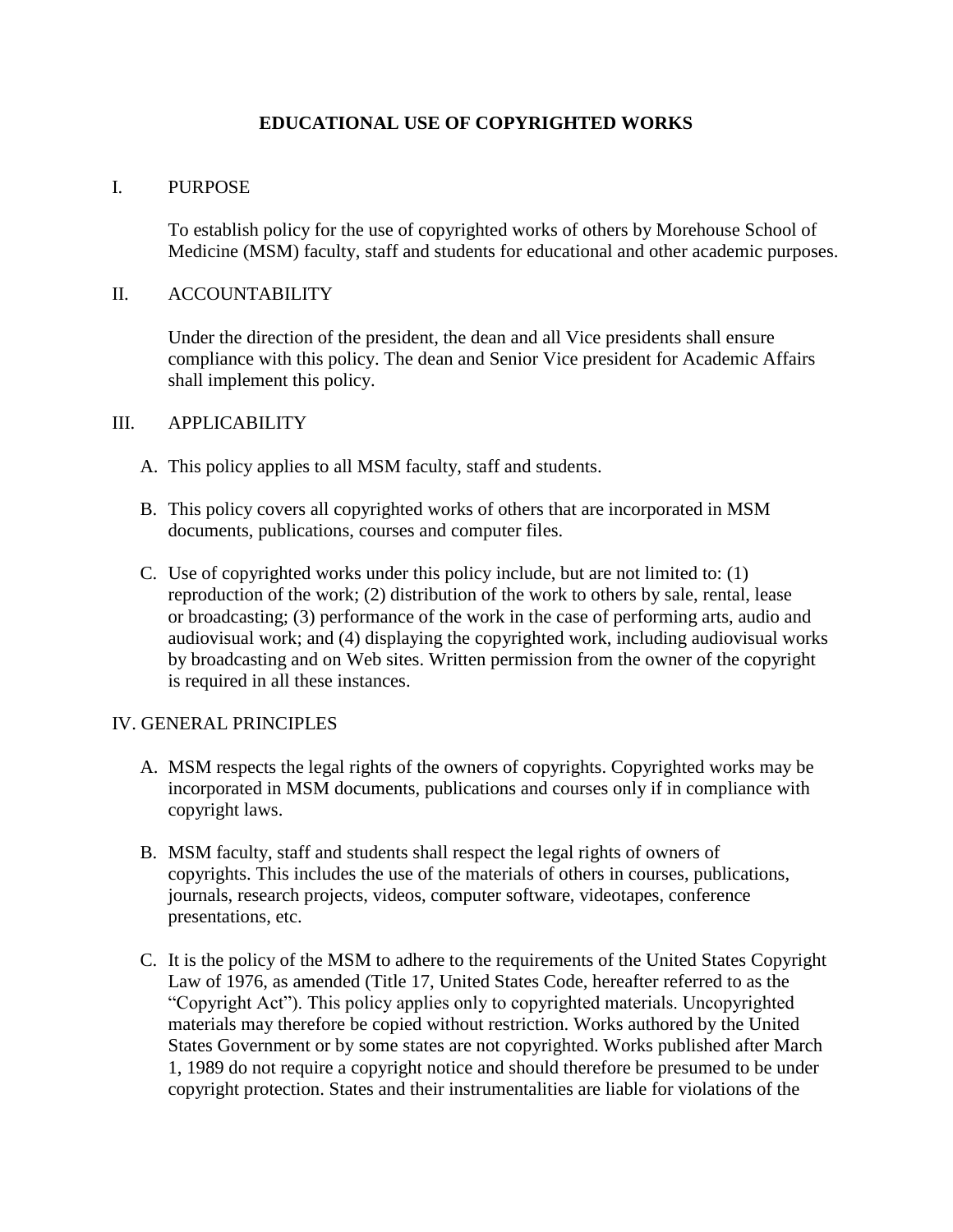Copyright Act and all remedies for copyright infringement apply to states as well as to private individuals (PL 101-553). MSM does not condone copyright infringement by any MSM faculty, staff or student; individuals who violate copyright are not protected by MSM and may be subject to institutional disciplinary actions, civil litigation and/or criminal prosecution. Files belonging to MSM or any MSM employee and containing copyrighted material may be subject to subpoena.

- D. It is the policy of MSM to invoke the doctrine of "Fair Use," as defined by Section 107 of the Copyright Act, in order to enable legal copying of copyrighted materials by faculty, staff and students without seeking the permission of a copyright holder and without the payment of royalty fees to the copyright holder. "Fair Use" for educational purposes may not be automatically invoked simply on the basis of copying copyrighted material for educational purposes nor on the basis of such copying being made by a non-profit organization. Each claim of "Fair Use" must instead be evaluated against four criteria:
	- 1. the purpose and character of the use;
	- 2. the nature of the copyrighted work;
	- 3. the amount and substantiality of the portion used in relation to the copyrighted work as a whole; and
	- 4. the effect of the use upon the potential market for or value of the copyrighted work.

Guidelines for "Fair Use" are discussed in Section V below.

#### V. GUIDELINES

The following guidelines reflecting copyright laws have been adopted by MSM to provide faculty, staff and students with general guidance on the use of copyrighted works and to reduce the risk of copyright infringement. Copyright infringement is a criminal act as well as a civil violation and may result in grave consequences to MSM and to the individual.

- A. Faculty and Classroom Copying of Copyrighted Material
- 1. Single copying;

A single copy may be made by a faculty member, student or staff member (or for a faculty or staff member at his/her individual request) of any of the following:

- a. a chapter from a book;
- b. an article from a periodical or newspaper;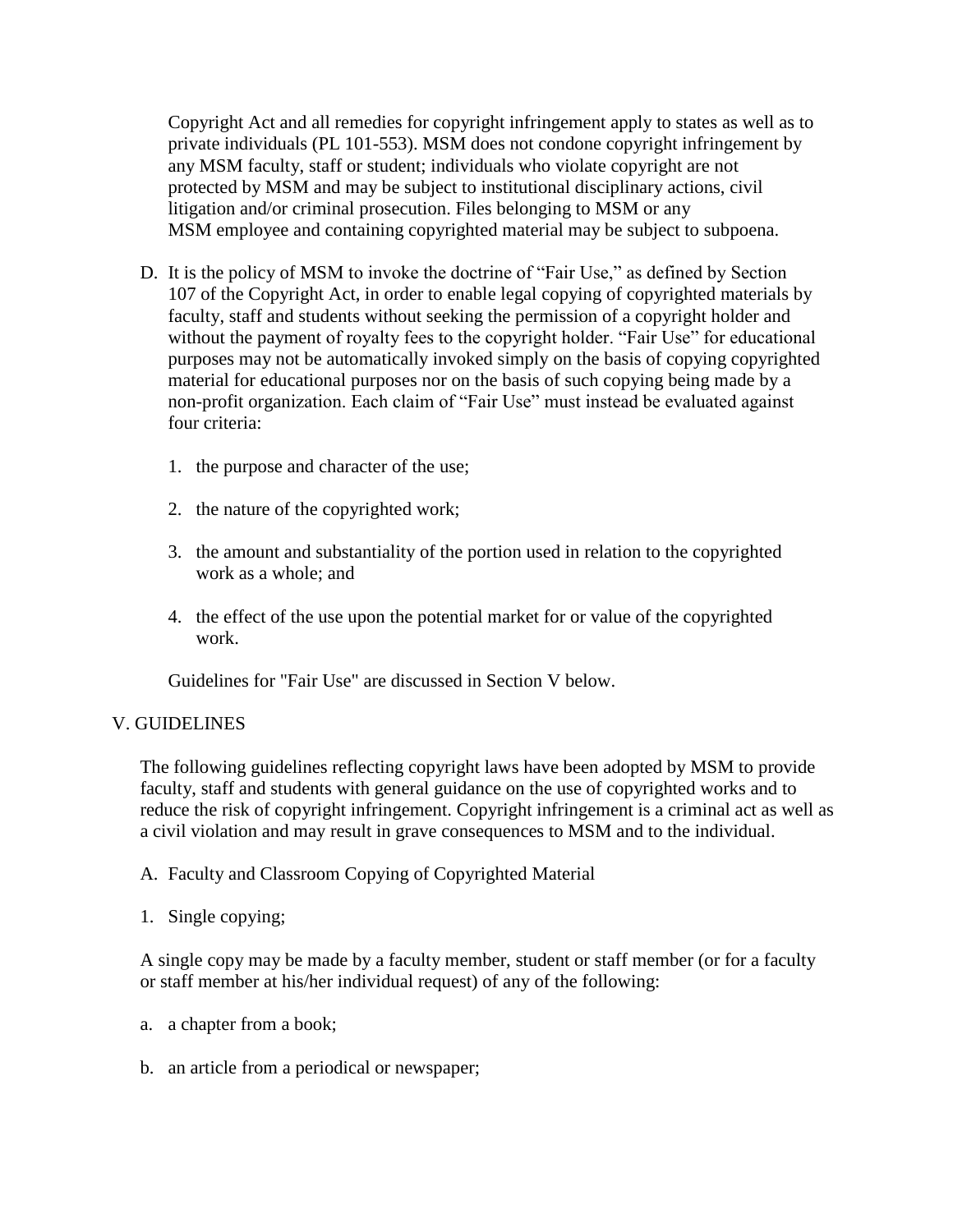c. a short story, short essay or short poem, whether or not from a collective work;

d. a chart, graph, diagram, drawing, cartoon or picture from a book, periodical or newspaper. "Systematic" copying of single articles that has the cumulative effect of copying an entire journal issue or volume without permission from the copyright holder or without payment of royalty fees is a violation of the Copyright Act and constitutes a criminal act.

2. Multiple copying for classroom use;

Multiple copies (no more than one copy per student in a course) for classroom use or discussion may be made by or for a faculty member giving the course, provided that:

- a. the test for brevity and spontaneity as provided in the examples below is met;
- b. the cumulative-effect test as defined below is met; and
- c. each copy includes a notice of copyright.

Any copying of copyrighted material which exceeds these limits must have the written permission of the copyright holder or royalty fees must be paid.

3. Examples of "brevity" are:

- a. **Prose**: either a complete article, story or essay of less than 2,500 words or an excerpt from any prose work of not more than 1,000 words or 10 percent of the work, whichever is less, but, in any event, a minimum of 500 words. Each of these numerical limits may be expanded to permit the completion of an unfinished line of an unfinished prose paragraph.
- b. **Illustration**: one chart, graph, diagram, drawing, cartoon or picture per book or periodical issue; except in cases where a single article containing >1 graph or illustration is being copied for classroom use.
- c. **Special works**: Certain works in prose often combine language and illustration and fall short of 2,500 words in their entirety. Such special works may not be copied in their entirety, but an excerpt comprising not more than two pages and containing not more than 10 percent of the words found in the text may be copied.
- 4. Examples of "spontaneity" are:
- a. The copying is an immediate need as a result of the inspiration of the individual faculty member.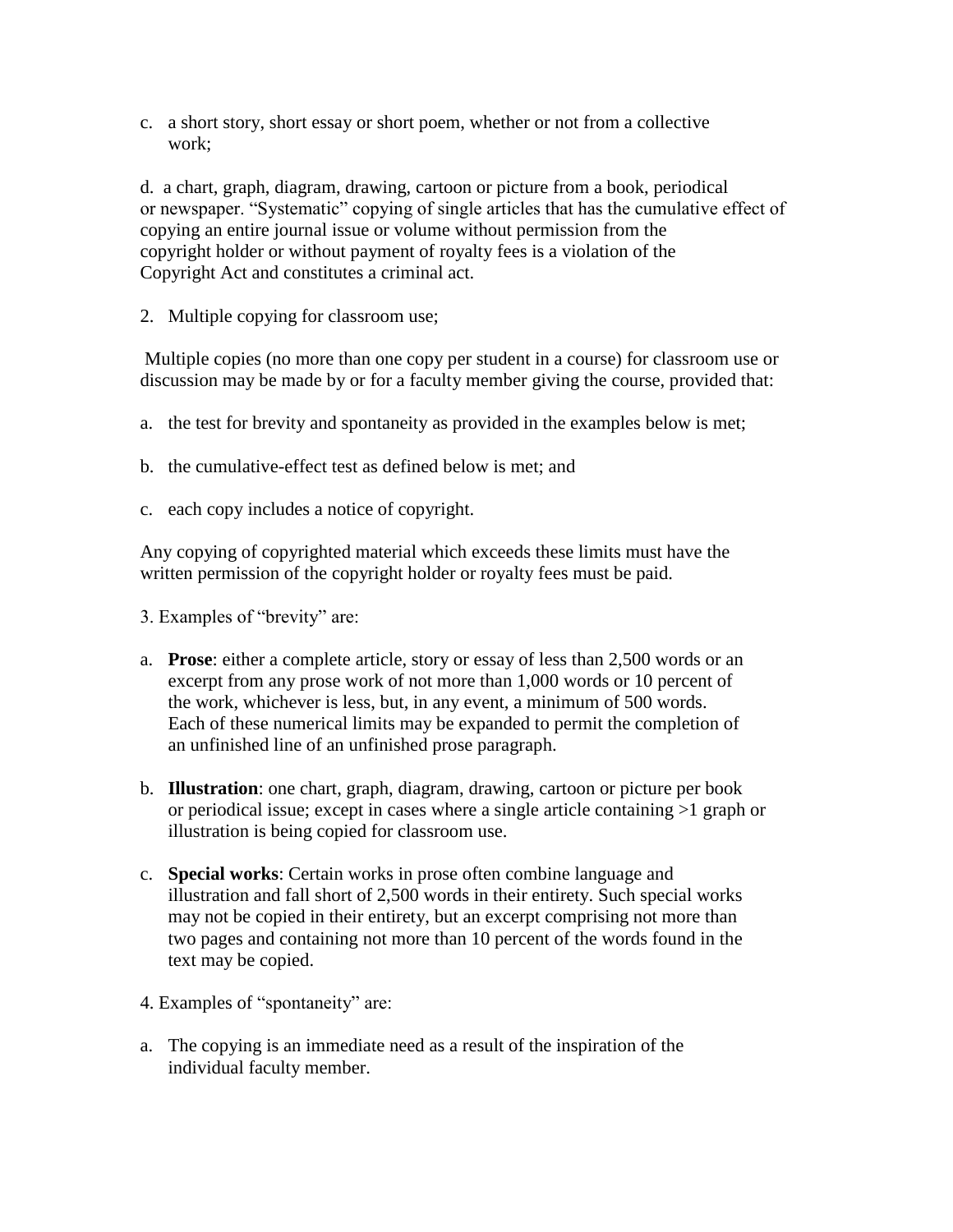- b. The inspiration and decision to use the work and the moment of its use for maximum teaching effectiveness are so close in time that it would be unreasonable to expect a timely reply to a request for permission to copy from the copyright holder.
- 5. Examples of "cumulative effect" are:
	- a. The copying is for only one course in the school.
	- b. Not more than one short article, story or essay or two excerpts is copied from the same author, nor more than three from the same collective work or periodical volume during one class semester.

The limitations in **a** and **b** above shall not apply to current news periodicals, newspapers and current news sections of other periodicals.

- c. There are not more than nine instances of such multiple copying for one course during one class semester.
- 6. Examples of **prohibitions** based on brevity and spontaneity are:
- a. copying used to create, replace or substitute for anthologies, compilations or collective works, regardless of whether copies of various works or excerpts therefrom are accumulated or are reproduced and used separately;
- b. copying of or from works intended to be "consumable" in the course of study or of teaching. These include workbooks, exercises, standardized tests, test booklets, answer sheets and similar consumable materials.
- c. Copying:
	- (1) to substitute for the purchase of books, publishers' reprints or periodicals;
	- (2) that is directed by higher authority (e.g., a faculty member directing his/her students to copy an article);
	- (3) which is repeated with respect to the same item by the same faculty member from semester to semester.
	- (4) where costs and charges for copying are charged to the student beyond the actual cost of the photocopying.
- B. Music and Audiovisual Use in the Face-to-Face Classroom: If copyrighted music or audiovisuals are used in a face-to-face conventional class, some utilization may be made under "Fair Use." No more than ten percent of a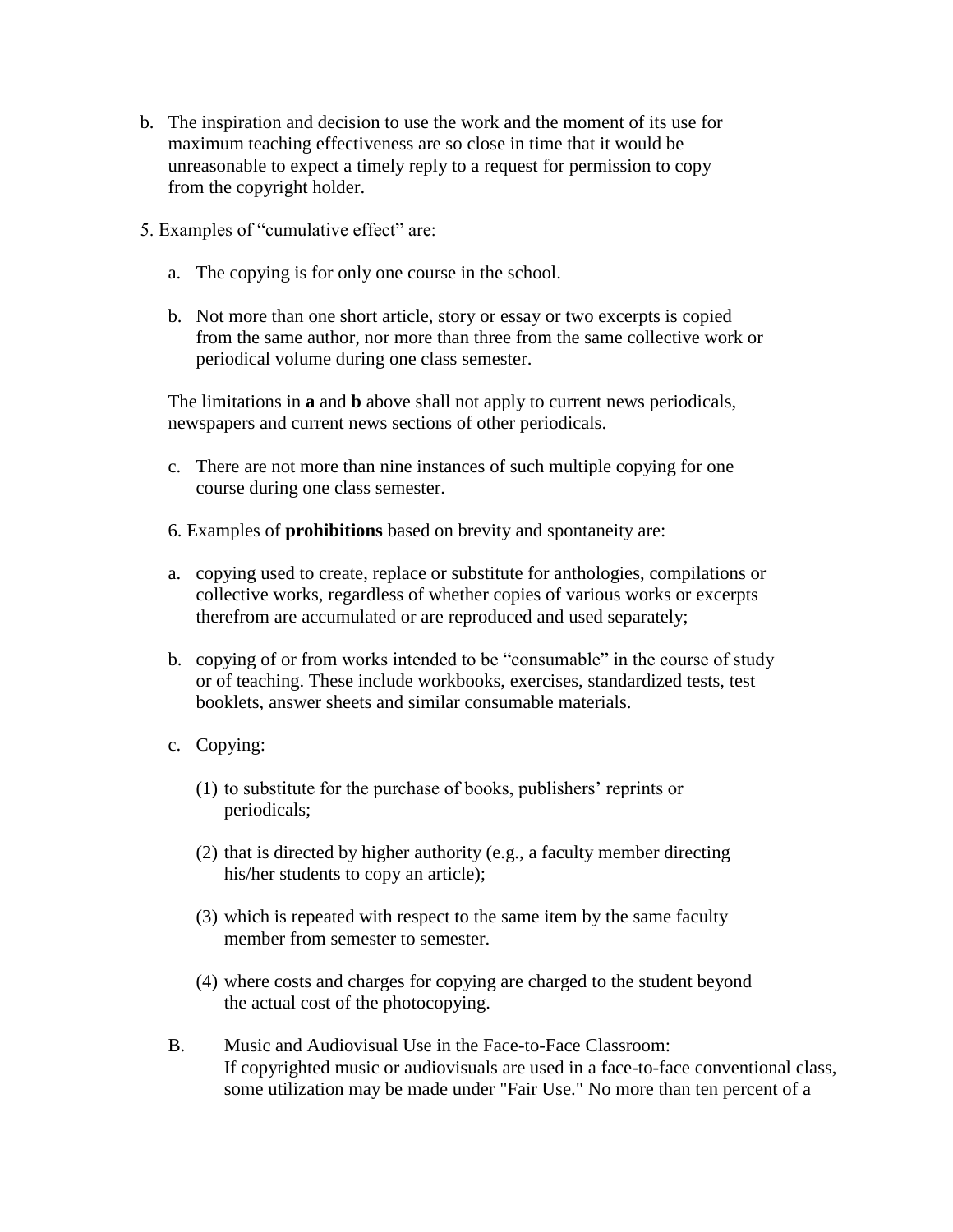copyrighted work of music may be used, but not repeated for the course in the next semester, unless permissions have been obtained from the copyright holder. Under provisions of Section 110 of the Copyright Act, a lawfully obtained copyrighted film or videocassette not labeled "Home Use Only" may be aired in a face-to-face class, provided that such airing is within the scope of the educational intent of the course. No copy of such a film or videocassette may be made without first securing the permission of the copyright holder.

- C. Individual (and Student) Copying of Copyrighted Material: MSM has no mechanisms to monitor photocopying. For this reason, MSM photocopy machines (including self-services machines) have posted warnings that the copying of copyrighted materials is subject to the Copyright Act.
- D. Copy-Center Copying of Copyrighted Material: MSM Department of Administrative Services may legally provide faculty and staff with single or multiple copies of copyrighted materials that meet the guidelines outlined in Section V.A above. The Department Administrative Services reserves the right to refuse to make copies of materials when such copying, in its judgment, is not in compliance with the Copyright Act. MSM faculty, staff and students are also advised that they, as individuals, remain responsible for compliance with the Copyright Act when they make use of off-campus copy vendors.
- E. Library Copying of Copyrighted Material
- 1. Internal library copying

The MSM Library may legally provide faculty, staff, students and the general public with single copies of copyrighted materials that meet the guidelines outlined in Section V.A above. Each copy thus made must include either the copyright notice from the material provided or shall be stamped with the following notice:

"This material may be protected by copyright law (Title 17, U.S. Code)." The MSM Library will not make multiple copies under any circumstances. The Library may make one copy of a copyrighted journal article for placement on reserve for class use upon receipt of a written request of the course instructor. Each copy thus made shall bear the following notice:

"This material may be protected by copyright law (Title 17, U.S. Code)." The MSM Library will not make multiple copies of articles for placement in the Reserve Collection. The Library reserves the right to refuse to make copies of copyrighted materials which are not in compliance with the Copyright Act.

2. Inter-library loan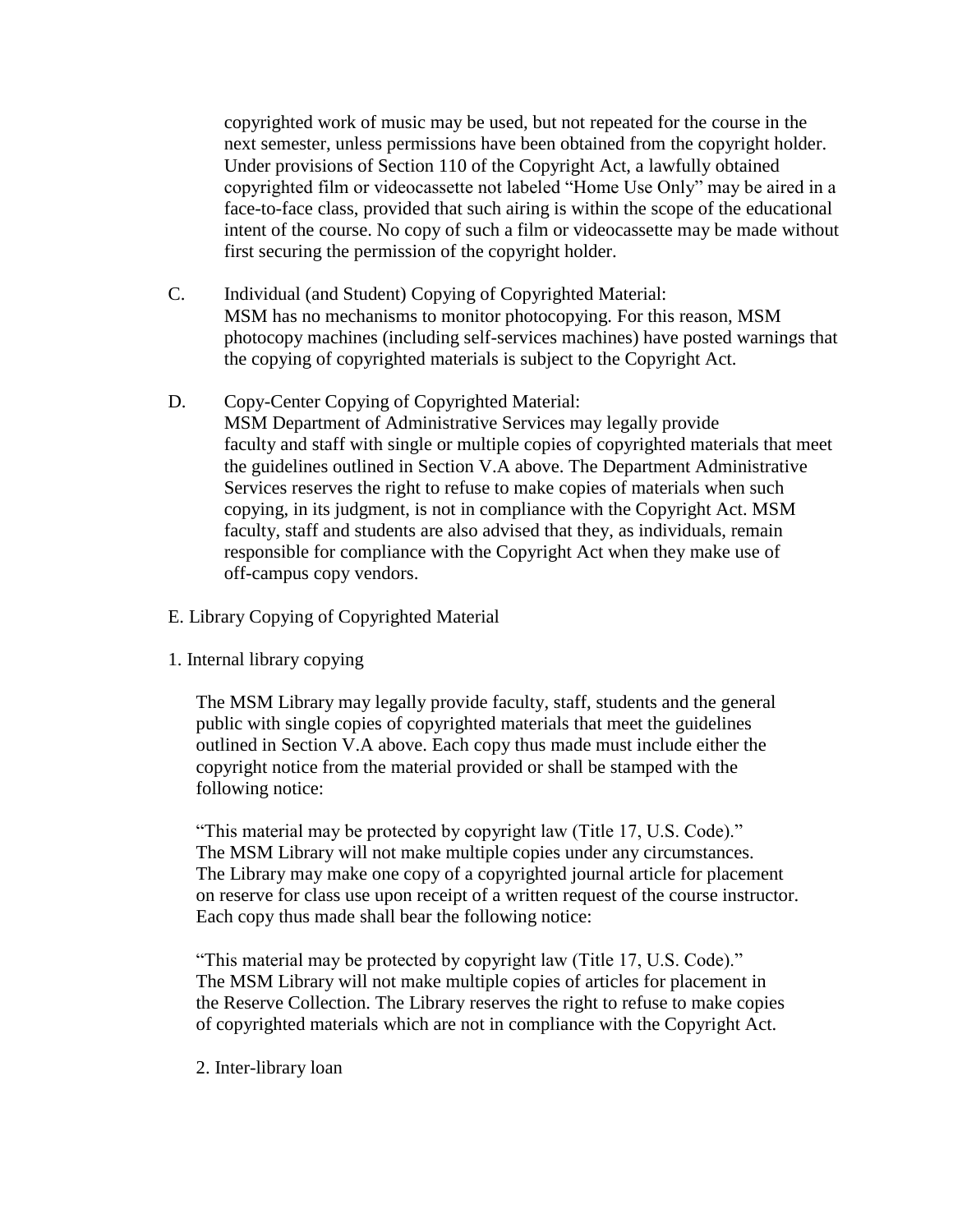The MSM Library may also be liable under the law for acquisition of copyrighted materials obtained via inter- library loan from other libraries. The inter-library loan convention permits the securing of, for example, photocopied journal articles from other libraries. This convention, set forth by the Commission on New Technological Uses of Copyrighted Works (CONTU), permits as "Fair Use" the annual request of a maximum of five journal articles per journal title for the then-current five-year period. Paper records and computerized records of inter-library loan requests shall be retained by the MSM Library for a period of three years.

E. Copying for Broadcast

Copying of copyrighted materials for broadcast purposes, including broadcasts utilizing copyrighted printed works, video, music or other recordings, whether for "live" video broadcasts or pre-recorded video programs, presents a special set of problems with regard to copyright compliance. The MSM environment has at least four specific areas of broadcast activity which must be considered: closed-circuit, interactive, distance-learning classes; closed-circuit medical consultations and peer conferences; educational offerings or conferences which are broadcast to the external environment by satellite or other broadcast means; and Web-based, distance-learning courses. In the case of closed-circuit broadcasts, it is assumed that such broadcasts are not-for-profit and are aired from a specific classroom, conference room or consultation room at a specific site (e.g., MSM Campus). If programs containing copyrighted materials are aired for commercial gain by MSM, "Fair Use" may not be invoked and permissions from all copyright holders must be obtained. The guidelines below refer to only those airings that incorporate copyrighted material.

- 1. Closed-circuit, live, interactive, distance- learning classes
	- a. Display or copying of copyrighted materials for closed-circuit, live, interactive, distance-learning classes shall closely follow "Fair Use" guidelines for print materials as described in Sections V.A.1 and 2 above. Each such class shall begin with a text screen that states:

"This class session may contain copyrighted material legally available to this class session as set forth in Title 17 of the United States Code." Copies of such a broadcast may not be made by the host nor by the receiving site unless permission to do so has been granted by the copyright holder.

b. A teacher having used a specific copyrighted item under terms of "Fair Use" in a closed-circuit, live, interactive, distance-learning class session may not use that item in a following class session, nor from semester to semester, unless specific permission to do so has been granted by the copyright holder.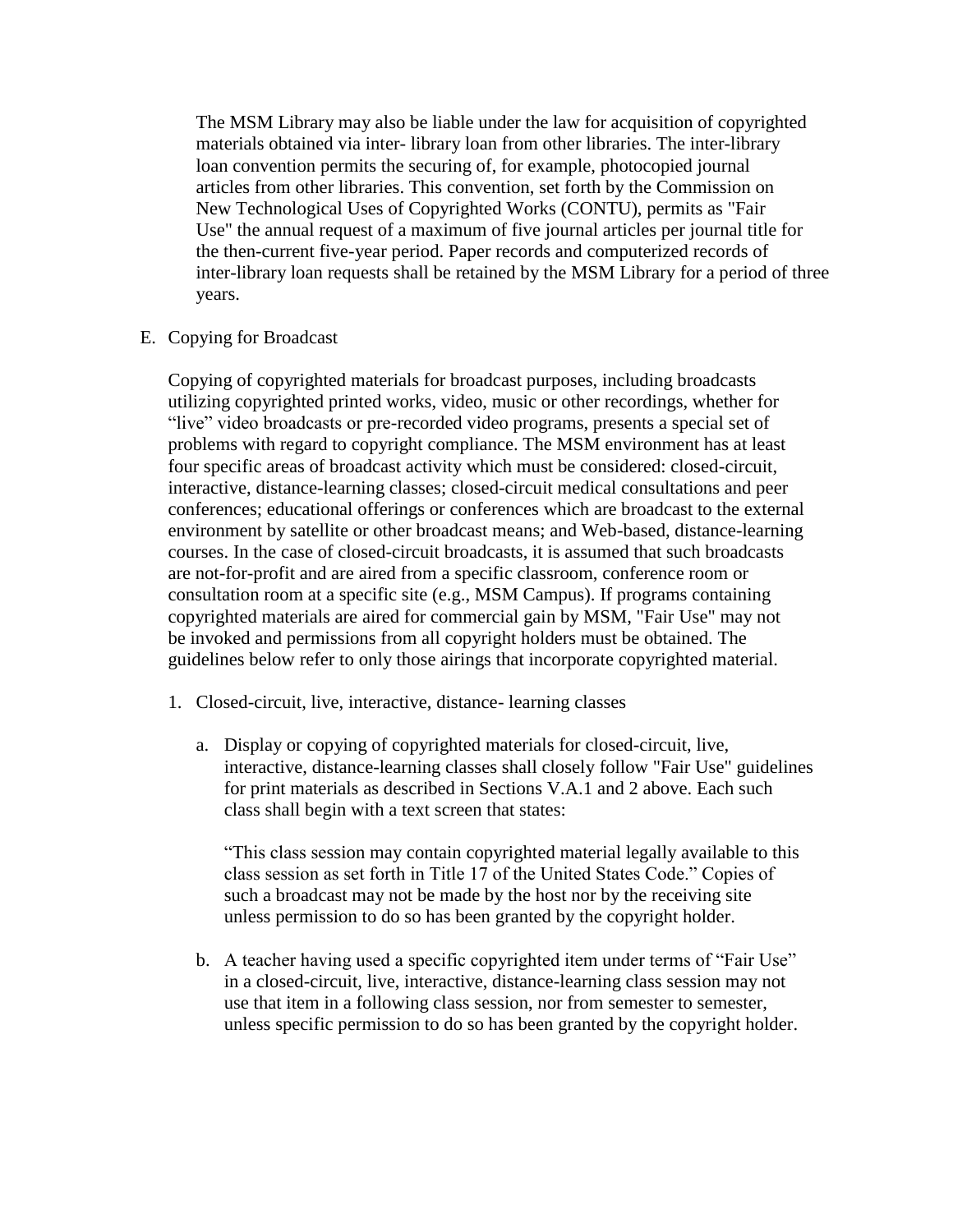c. As in the case with face-to-face conventional classroom use of copyrighted material, students at both the host classroom and the receiving classroom in a closed-circuit, interactive, distance-learning class may be provided with copies of printed or graphic (but not music nor audiovisual) copyrighted material (one copy per student). Each copy provided must bear the following copyright statement:

"This material may be protected by copyright law (Title 17, U.S. Code)."

- d. If copyrighted music or audiovisuals are used in a closed-circuit, interactive, distance-learning class, some utilization may be made under "Fair Use." No more than 10 percent of a copyrighted work of music may be used, but may not be repeated for the course in the next semester unless permission has been obtained from the copyright holder (see Section V.B above). Under provisions of Section 110 of the Copyright Act, a lawfully obtained copyrighted film or videocassette not labeled "Home Use Only" may be aired to a closed-circuit, interactive, distance-learning class, provided that such airing is within the scope of the educational intent of the course. No copy of a closed-circuit, live, interactive, distance-learning class containing such a film or videocassette may be made without first securing permission of the copyright holder.
- e. In any closed-circuit, live, interactive, distance-learning class session which utilizes copyrighted material, it is the responsibility of the faculty member to assure that such utilization is lawful.
- 2. Closed-circuit, live, medical consultations and peer conferences
	- a. Closed circuit, live, peer conferences or medical consultations may make use of print or graphic (but not music or audiovisual) copies (one copy per conference attendee) of copyrighted material. Each copy provided must bear the following copyright statement:

"This material may be protected by copyright law (Title 17, U.S. Code)."

- b. Assurance of copyright compliance is the responsibility of the moderator of such closed circuit, live consultations or conferences.
- c. If copies are to be made of such live consultations and peer conferences which include copyrighted material, permission must be obtained from the copyright holder.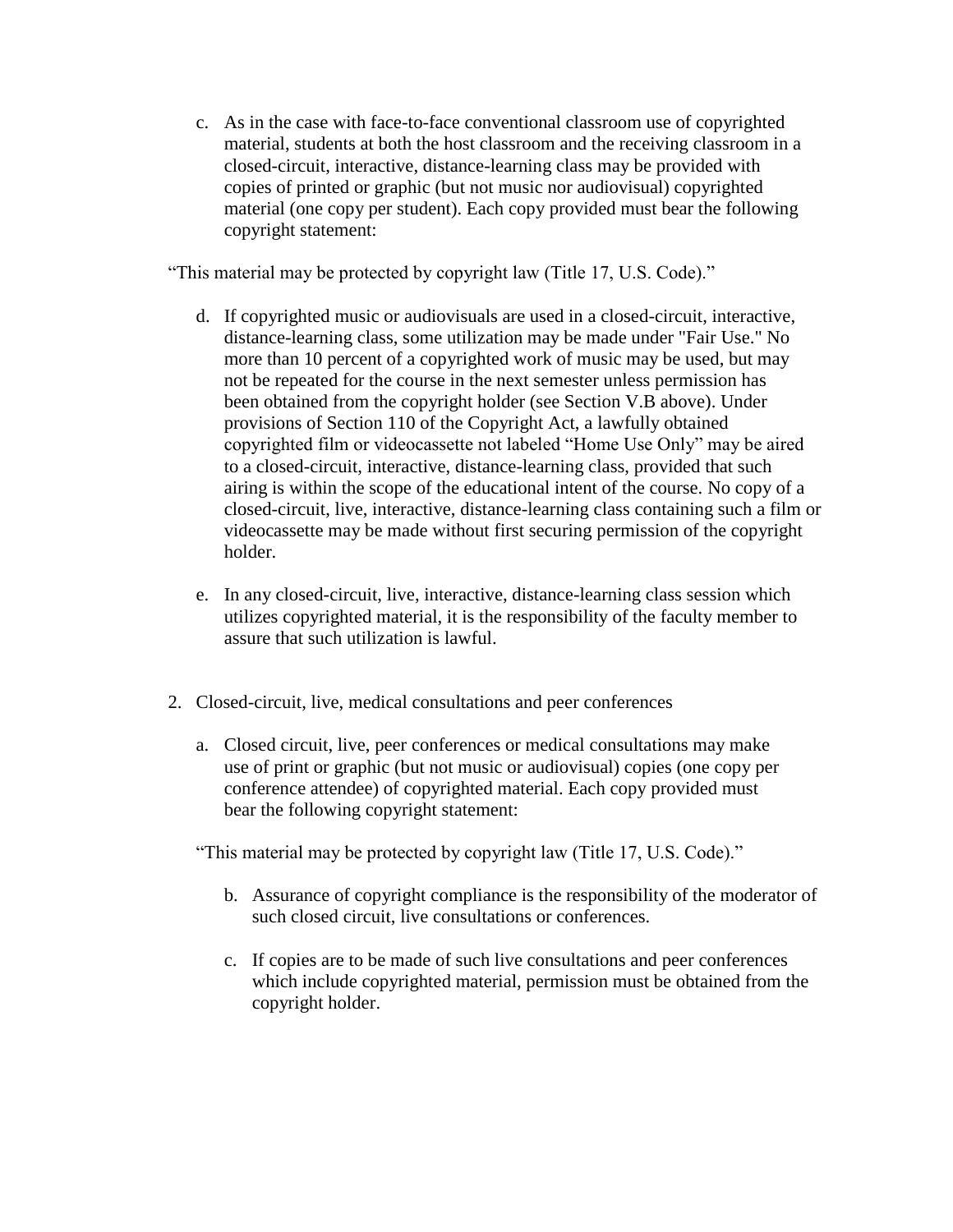3. Broadcasts to the external environment

Broadcasts to the external environment (non-MSM or non-MSM-related) which make use of satellite or other broadcasting technology may fall into two general categories: not-for-profit educational and for-profit commercial (which might be educational).

- a. In the case of all external-environment, for-profit, live or for-profit, pre-recorded broadcasts, regardless of educational intent, all uses of copyrighted material must be accompanied by permission from the copyright holder or his/her/its royalty-and-permissions agent. Additionally, if copies are to be made of such broadcasts, permission to copy must be obtained. Non- authorized copying of such broadcasts is illegal.
- b. In the case of external-environment, not-for-profit, educational, live broadcasts that use of copyrighted material, the same rights and prohibitions as outlined in Section V.F.1 above may apply. If subscription and/or licensing fees are assessed to the recipient of such broadcasts, the broadcasts are for-profit and thus subject to permission and the payment of royalties. In any event, copies may not be made of such broadcasts without the permission of the copyright holder or his/her/its royalty-and-permissions agent.
- c. In the case of all external-environment, pre-recorded broadcasts, permission must be obtained for use of all copyrighted material. A pre-recorded broadcast must include a list of all copyrighted material and the statement of permission for that material. Additionally, copies may not be made of such broadcasts without the permission of the copyright holder or the royalty- and-permissions agent.
- 3. Web-based, distance-learning courses
	- a. All uses of copyrighted material must be accompanied by permission from the copyright holder or the appropriate royalty-and-permissions agent. Copyright material may include printed works, videos, music or graphics. The document should include a list of all copyrighted material and the statement of permissions for that material.
	- b. If the students involved in the Web-based, distance-learning courses are provided with copies of printed or graphic material, permission to copy must be obtained.
	- c. Permission must be obtained for copying of the digitalized material and any distribution to others.
	- d. Links may be made to other Web sites. However the material on other Web sites may not be copied without permission.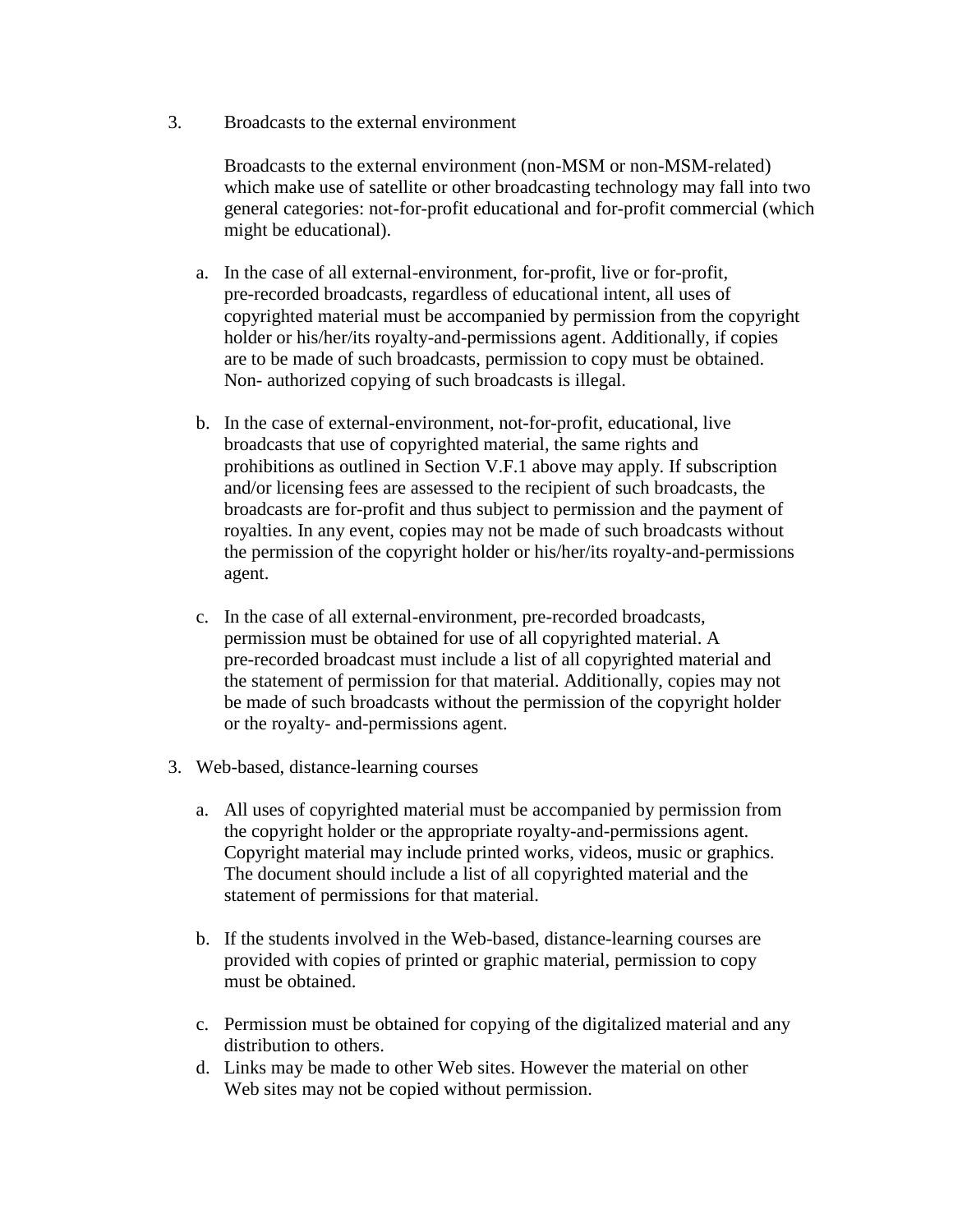- e. If the course is given only once, if the copy meets the tests for brevity and cumulative effect, and if each copy has a notice of copyright, then the material may be used without obtaining permission.
- G. Computer-Related Copying

Computer-related copying may take many forms, such as copying of software, printing of items from computerized files, and downloading of computerized files or items from computerized files to hard disk or to diskette. Many items within computerized files are copyrighted or are subject to licensed control. Users of computers must exercise care in the use of such materials. The following guidelines relate only to the copying of copyrighted or licensed materials.

1. Copying of software

Software operating systems and application programs should be considered copyrighted material unless they are termed "free-ware" or "public domain" by their producers and manufacturers. In most cases, a software program carries a license to which the purchaser agrees upon purchase or at the time of the software's installation. It is customary for software producers to permit the creation of one archival or "back-up" copy for each installation permitted by the license. A license may be for one installation or for multiple installations of a specific software program. Copies of licenses for software programs which are purchased by MSM departments or individuals shall be kept on file within the department or by the individual as long as the software is in use. Certain basic utility and applications programs are made available to MSM individuals and departments as "site license" programs. Such site- licensed programs will generally have only one license for the campus or for the institution as a whole. Licenses for such programs are kept on file centrally at the Campus in the Department of Information Technology.

- a. Copying, adapting and electronic transmission of computer software is strictly forbidden by MSM personnel and students, except:
	- (1) in strict compliance with Public Law 96-517, Section 10(b) which, in amending Section 117 of Title 17 (U.S. Code) to allow for the making of computer software back-up copies, states (in part) "...it is not an infringement of the owner (purchaser) of a copy of a computer program to make or authorize the making of another copy or adaptation of a computer program provided:
		- (a) "that such a new copy or adaptation is created as an essential step in the utilization of the computer program in conjunction with a machine and that it is used in no other manner, or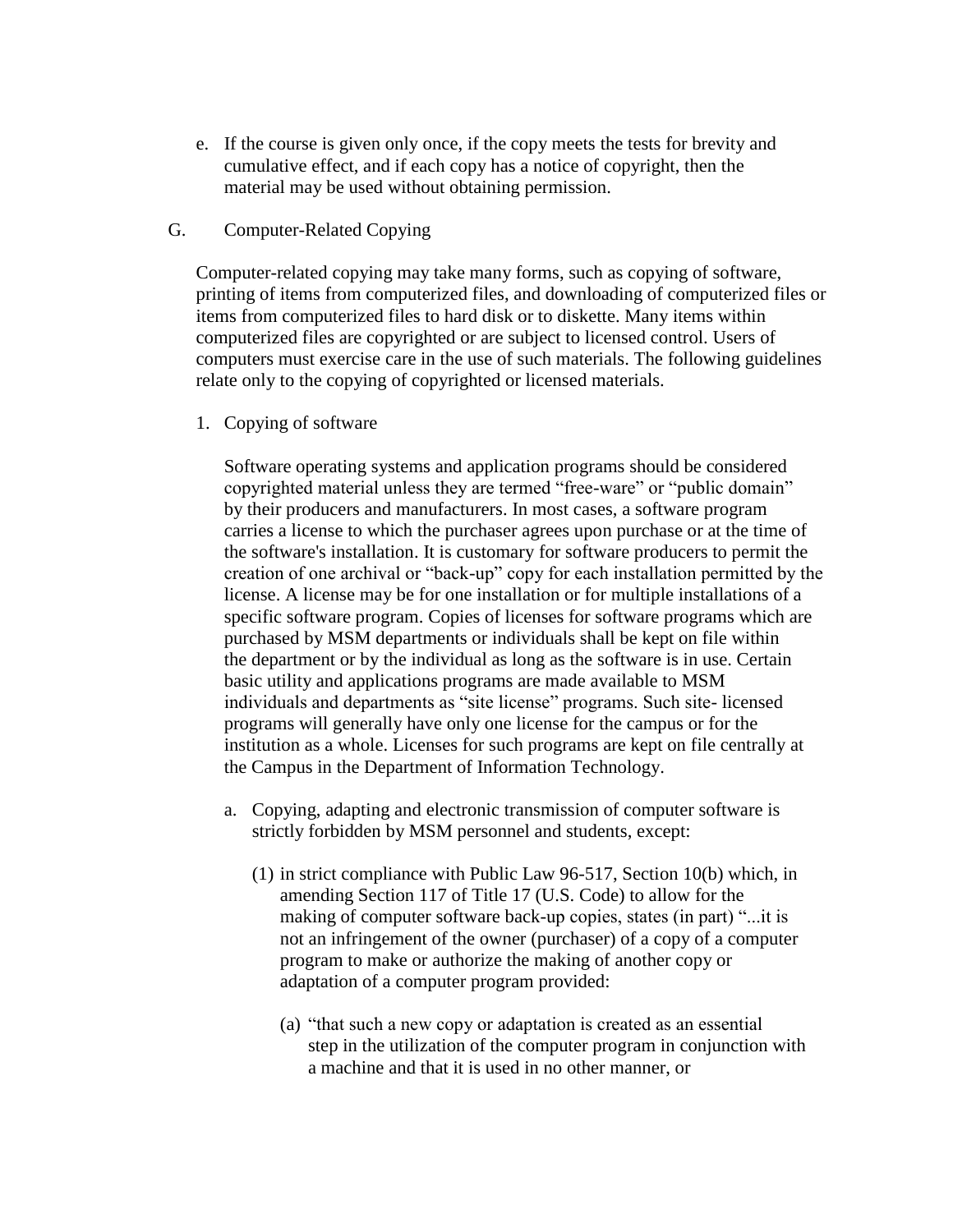- (b) "that such a new copy and adaptation is for archival purposes only and that all archival copies are destroyed in the event that continued possession of the computer program should cease to be rightful."
- (2) where appropriate, written consent from the copyright holder is obtained;
- (3) where the software is in the public domain or is "free-ware," and that fact can be verified.
	- (a) Illegal copies of software may not be used on MSM computers.
	- (b) Software (whether on tape or CD-ROM) may not be installed so as to permit multiple use or multiple-site use unless such permission is granted by the software license itself, or granted by the copyright holder or royalty-and-permissions agent.
- 2. Copying of computerized files and their contents
	- a. Copies (to paper or downloaded to disk) may legally be made of computerized files and their contents, provided that the program license does not forbid such copying. Generally, a computerized file will carry an on-screen warning if copying is not permitted.
	- b. Care must be exercised in the copying of material found in other home pages on the Internet. Some home pages may contain copyrighted materials but may neglect to inform visitors to their Web sites or home pages of the presence of such copyright protection material. It is the position of MSM that the presence of such copyrighted material is the responsibility of the owner of the Web site or home page, and liabilities for copyright non-compliance must rest with that owner. MSM home pages and Web sites may not include copyrighted material unless permission has been granted by the copyright holder or the royalty-and-permissions agent.
	- c. Legally obtained copies of copyrighted materials may legally be scanned by use of telefacsimile equipment or by use of scanners attached to computers for purposes of transmission. Materials thus copied must bear the following statement:

"This material may be protected by copyright law (Title 17, U.S. Code)." Such materials may not be scanned for storage in digital form unless permission to do so has been granted by the copyright holder. If such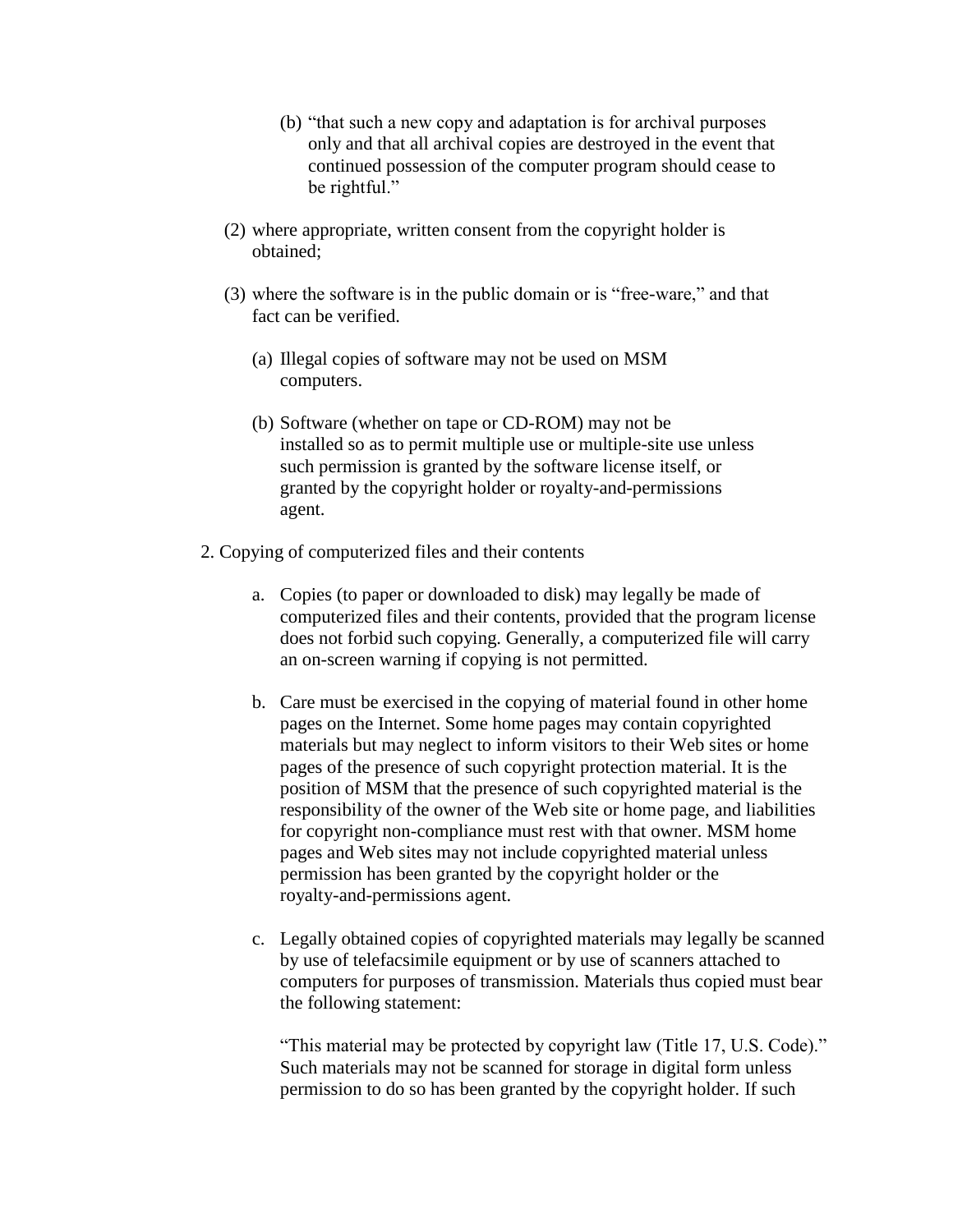permission has been granted, the scanned and stored material must bear the following statement:

"This material may be protected by copyright law (Title 17, U.S. Code)."

- d. MSM faculty, staff and students may not incorporate copyrighted material into locally-created databases which are installed on MSM machines which are housed on MSM property unless specific written authorization and permission has been granted to do so by the copyright holder or the royalty-and-permissions agent. Any permitted copyrighted material shall be identified as such on a screen within a body of the program or as a footnote where such display of copyrighted material normally occurs.
- H. Copyrighted Material Incorporated into Articles, Books, Courseware, Videos Faculty, staff and students shall carefully consider the use of copyrighted material in all works prepared by them. This includes any copyrighted work of others incorporated in journal articles, books, courseware, software, video and conference material created for academic research as well as educational purposes. Faculty and staff are required to obtain permission and/or licenses from the copyright owner in order to reproduce, publish, distribute or display the copyrighted work.
- I. Legal Advice Regarding Copyright

Before any MSM faculty, staff or student takes action or causes action to be taken that could possibly infringe any "exclusive right in copyrighted works" that are not exempted under the law or are not clearly "Fair Use" under the guidelines delineated above, the matter must be submitted in writing to the MSM Office of Risk Management for legal advice. Submissions in writing must include:

- 1. the work (original, reasonable facsimile or reproduction) which could possibly be infringed;
- 2. a description of the use/action contemplated or anticipated that could possibly cause the infringement;
- 3. an explanation as to why the use/action is necessary and how it is of benefit to MSM; and
- 4. all related pertinent materials, including timelines and deadlines that have a bearing on the amount of time available for rendering the legal advice.
- J. Seeking Permissions

Permissions for copyrighted materials may be obtained through a variety of